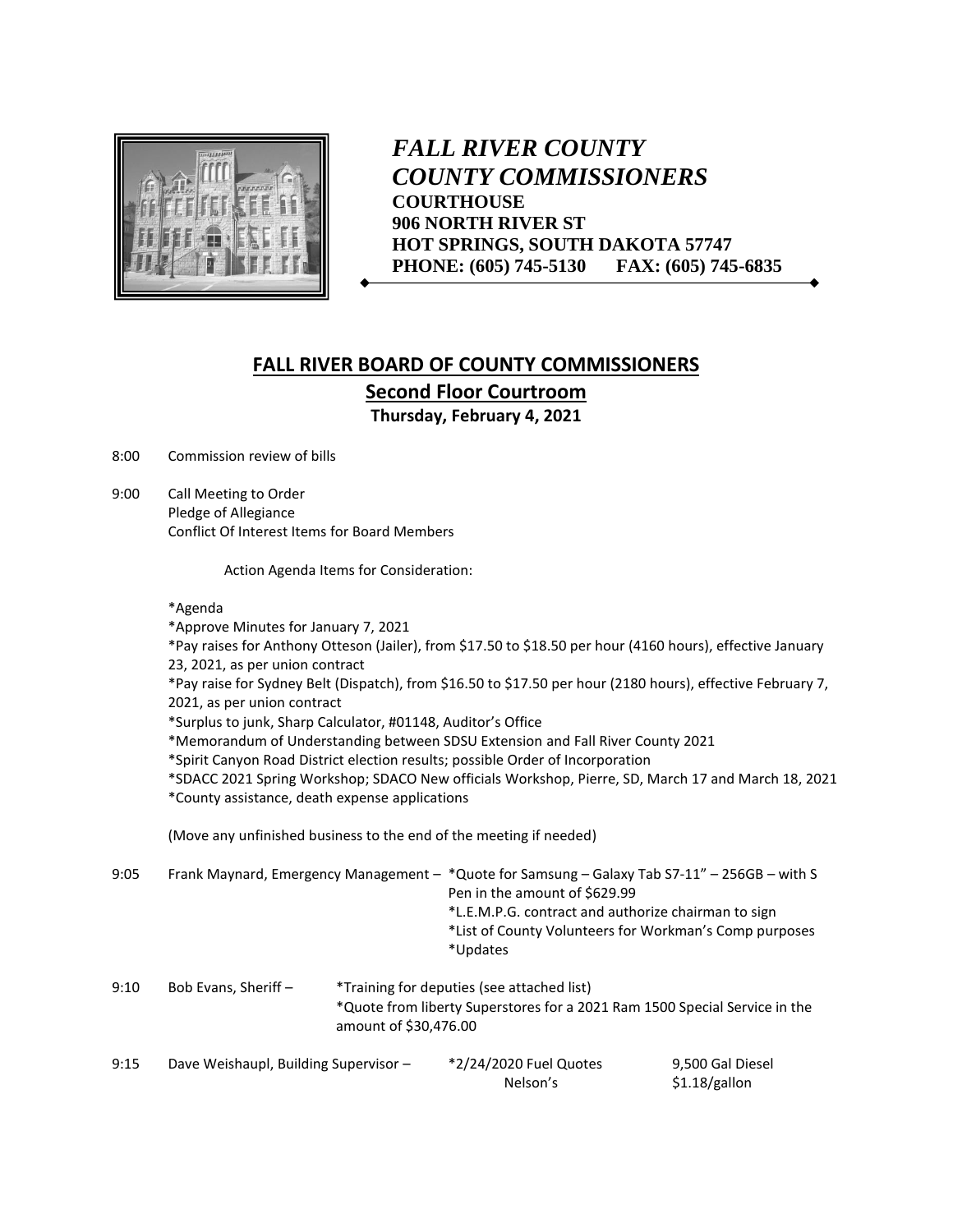|       |                                                                                                                               |  |                                                                                                                                                                                                                                                                      | Hi-D-Way<br>McGas Propane |  | \$1.20/gallon<br>\$1.299/gallon                                                                                        |  |
|-------|-------------------------------------------------------------------------------------------------------------------------------|--|----------------------------------------------------------------------------------------------------------------------------------------------------------------------------------------------------------------------------------------------------------------------|---------------------------|--|------------------------------------------------------------------------------------------------------------------------|--|
| 9:20  | Susie Hayes, Director of Equalization -                                                                                       |  | *Abatements for pay '21 taxes                                                                                                                                                                                                                                        |                           |  |                                                                                                                        |  |
| 9:25  | Dan Cullen, Veteran's Service Officer -                                                                                       |  | *Quarterly Report                                                                                                                                                                                                                                                    |                           |  |                                                                                                                        |  |
| 9:30  | Joe Falkenburg, Commissioner-<br>*Letter for board opposition to H.R.127<br>*Letter to oppose cancelling Keystone XL Pipeline |  |                                                                                                                                                                                                                                                                      |                           |  |                                                                                                                        |  |
| 9:35  |                                                                                                                               |  | Roger Horton, City of Edgemont - *Request to deed Ezernack property back to Fall River County; waive<br>conflict of interest for State's Attorney/Edgemont City Attorney                                                                                             |                           |  |                                                                                                                        |  |
| 9:45  | Animal Ordinance 1 <sup>st</sup> reading, including amendment                                                                 |  |                                                                                                                                                                                                                                                                      |                           |  |                                                                                                                        |  |
| 9:55  | Private Road Work Hearing as per S.D.C.L. 31-11-41 - 31-11-45                                                                 |  |                                                                                                                                                                                                                                                                      |                           |  |                                                                                                                        |  |
| 10:00 | Randy Seiler, Highway Superintendent -                                                                                        |  | *2 Golden West applications for permit to occupy county<br>highway right-of-way<br>*Request for sealed bids on 2014 Cat 140M2AWDSD motor<br>grader, to be opened March 4, 2021<br>*Annual Load Restriction Resolution<br>*Approach permit for Brent Hill<br>*Updates |                           |  |                                                                                                                        |  |
| 10:10 | Approve bills & break                                                                                                         |  |                                                                                                                                                                                                                                                                      |                           |  |                                                                                                                        |  |
| 10:15 | <b>Public Comment</b>                                                                                                         |  |                                                                                                                                                                                                                                                                      |                           |  |                                                                                                                        |  |
| 10:20 | Jerry Heiser, Butler Machinery Inc. - * Proposal for new road grader; possible action                                         |  |                                                                                                                                                                                                                                                                      |                           |  |                                                                                                                        |  |
| 10:30 | Richard Murphy - * Request owner occupied status for pay '21 taxes                                                            |  |                                                                                                                                                                                                                                                                      |                           |  |                                                                                                                        |  |
| 10:35 | Dustin Ross, Andersen Engineers - Plat -                                                                                      |  | *Noland Tract 1 and Noland Tract 2 of Section 17, T8S, R5E                                                                                                                                                                                                           |                           |  |                                                                                                                        |  |
|       |                                                                                                                               |  | Revised                                                                                                                                                                                                                                                              |                           |  | *Lot 14R & Tract Seger 1 Revised-1, Located in the NW1/4 of<br>Section 15, T8S, R6E, Formerly Lot 14 and Tract Seger-1 |  |
|       |                                                                                                                               |  | <b>T9S, R4E</b>                                                                                                                                                                                                                                                      |                           |  | *McClure Tract, located in Government Lot 3 of Section 1,                                                              |  |
| 10:40 | Sue Ganje, Auditor-<br>*Authorization to send liens to collection agency<br>*Covid Reimbursement recap                        |  |                                                                                                                                                                                                                                                                      |                           |  |                                                                                                                        |  |
| 10:45 | Review resolution #2020-09 (Covid19)                                                                                          |  |                                                                                                                                                                                                                                                                      |                           |  |                                                                                                                        |  |
| 10:50 | Lance Russell, State's Attorney -<br>*Office update                                                                           |  |                                                                                                                                                                                                                                                                      |                           |  |                                                                                                                        |  |
| 10:55 | Executive Session as per SDCL 1-25-2 (1) personnel;                                                                           |  |                                                                                                                                                                                                                                                                      |                           |  |                                                                                                                        |  |